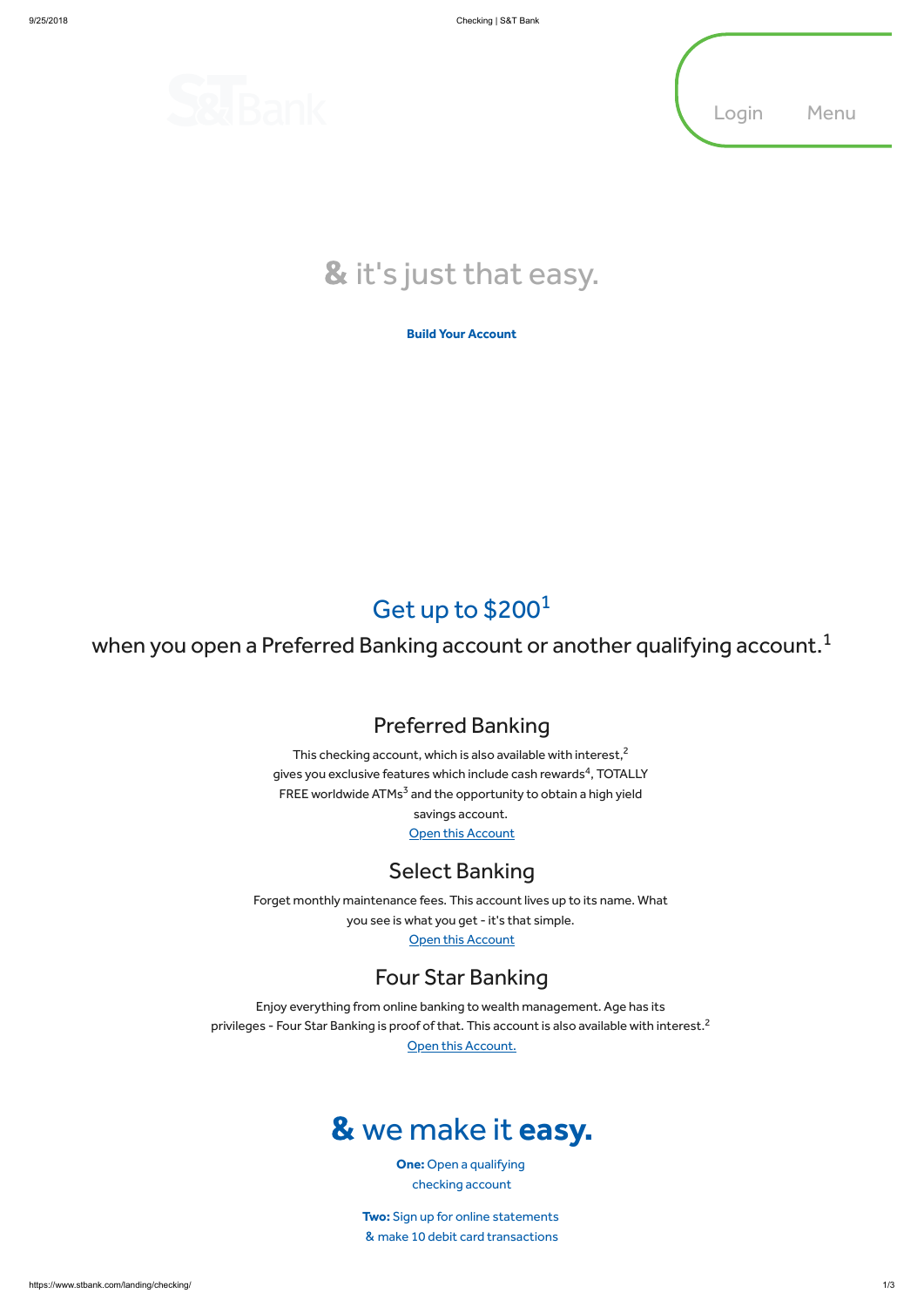#### **Three:** Get  $$100$  & another  $$100$  after 6 months!

#### Disclosures +

**[Careers](https://www.stbank.com/about/careers)** 

[About](https://www.stbank.com/about)

ATM & Branch [Locations](https://www.stbank.com/atm-branches)

Media [Center](https://www.stbank.com/about/media-center)

**Investor [Relations](http://www.stbancorp.com/)** 

**[Contact](https://www.stbank.com/customer-service/contact)** 

**Build Your [Account](https://www.stbank.com/build-your-account)** 

Finalize Your [Account](https://www.stbank.com/finalize-your-account)

**Open Your [Account](https://www.stbank.com/bank-with-us/open-your-account)** 

[Switch](https://stbank.clickswitch.com/) to S&T Bank

**[Security](https://www.stbank.com/security-center) Center** 

**[Privacy](https://www.stbank.com/privacy)** 

[Legal](https://www.stbank.com/legal)

**[Sitemap](https://www.stbank.com/sitemap)** 



Download our mobile banking app